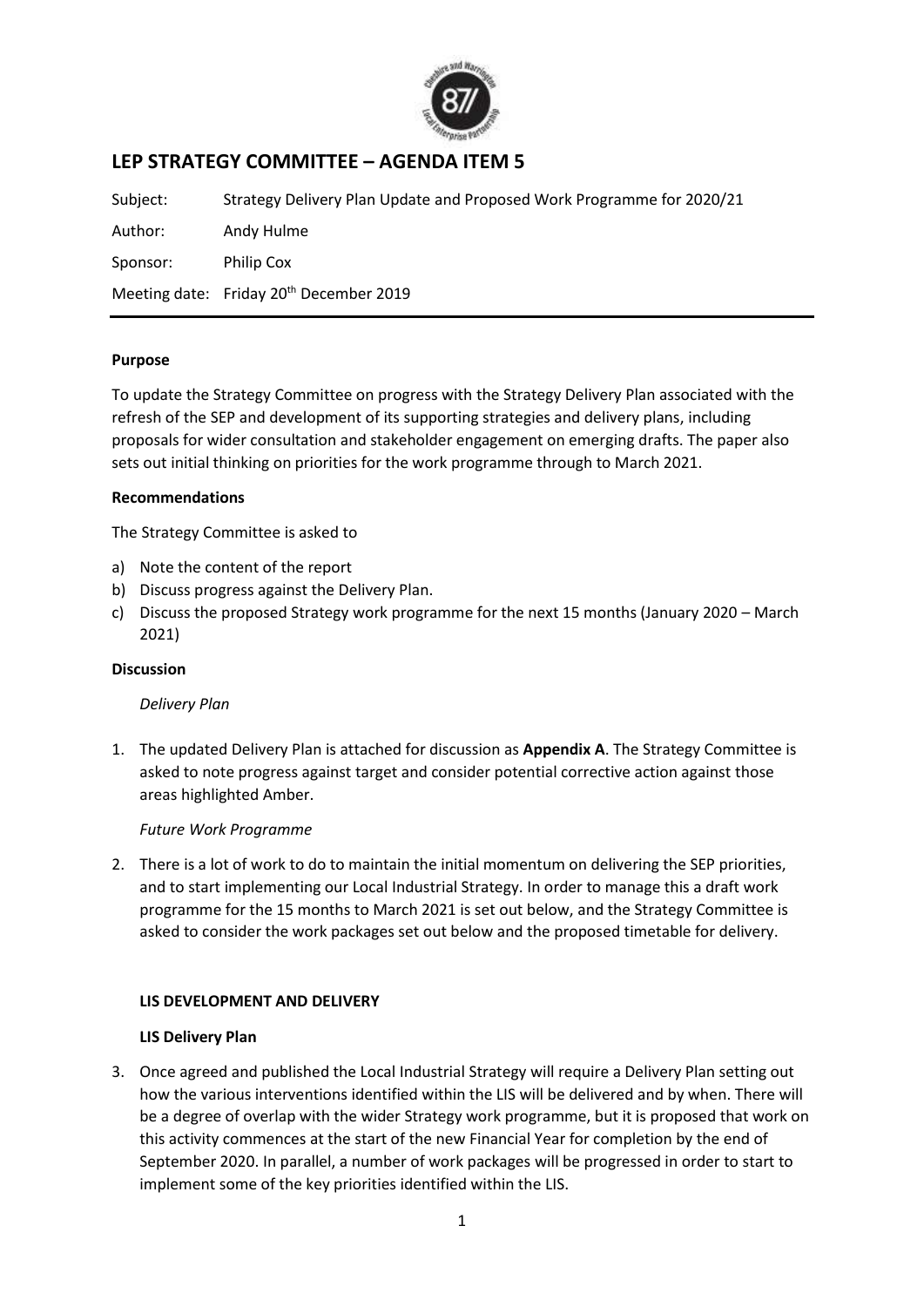

## **Inclusive Growth – (up to £50k)**

- 4. One of three key outcomes from the Local Industrial Strategy is delivering more inclusive growth for Cheshire and Warrington. Economically and politically this issue is becoming more prominent and the LEP needs to ensure it is properly positioned to respond. This workstream would involve additional policy work on how, in delivering our Local Industrial Strategy and Strategic Economic Plan, the sub-region might deliver more inclusive growth.
- 5. This initial work would undertake more detailed analysis of the current situation across the subregion, look at the potential policy levers available to the LEP and others in addressing economic and social inequality and deprivation and identify good practice from elsewhere in the UK and (if appropriate) further afield. It will develop a brief for consultants to support the LEP to lead in commissioning the production of an Inclusive Growth Strategy, which will also inform the LEP's approach to developing priorities and interventions through the UK Shared Prosperity Fund.

### **Digitisation / Smart Places Roadmap – pre-work (up to £50k)**

- 6. One of the key deliverables outlined in the LEP Digital Strategy is the development of a Digital Infrastructure Plan for Cheshire and Warrington. This allocation will support development of a detailed, costed Digital Infrastructure Plan to provide a framework for long term investment into digital infrastructure and linked to the wider digital skills agenda, to sit as part of the wider LIS Investment Programme, by the end of Q2/2020-21.
- 7. The LEP needs to better understand the longer-term changes in infrastructure provision that will be needed to facilitate a shift to connected, smart places (e.g. connected and autonomous vehicles, smart energy systems, etc). The balance of the allocation will allow work to be commissioned to understand the challenges and opportunities the Digitisation and Smart Places agendas present for Cheshire and Warrington.

## **Sector Development Plans (up to £30k - provisional)**

8. The LIS has identified a number of key sectors that underpin the Cheshire and Warrington economy and which have the potential to grow and cluster, attracting investment and high quality, well paid jobs. Some work has already started to develop a roadmap for the development of the Life Sciences sector and it is proposed that this work be progressed during 2020, along with similar roadmap development for the manufacturing and energy sectors subject to sufficient budget remaining towards the end of the financial year,.

#### **Brexit Implications analysis (£25k – provisional)**

9. As things stand there is still considerable uncertainty over the impact that leaving the European Union might have on our wider economy and in particular the key sectors identified in the Local Industrial Strategy. It is proposed to allocate a provisional sum to support any specific analysis that might be required as the landscape becomes clearer at key points throughout 2020.

#### **SUSTAINABILITY AND CLEAN GROWTH**

## **Decarbonisation Roadmap (£10k in phase 1)**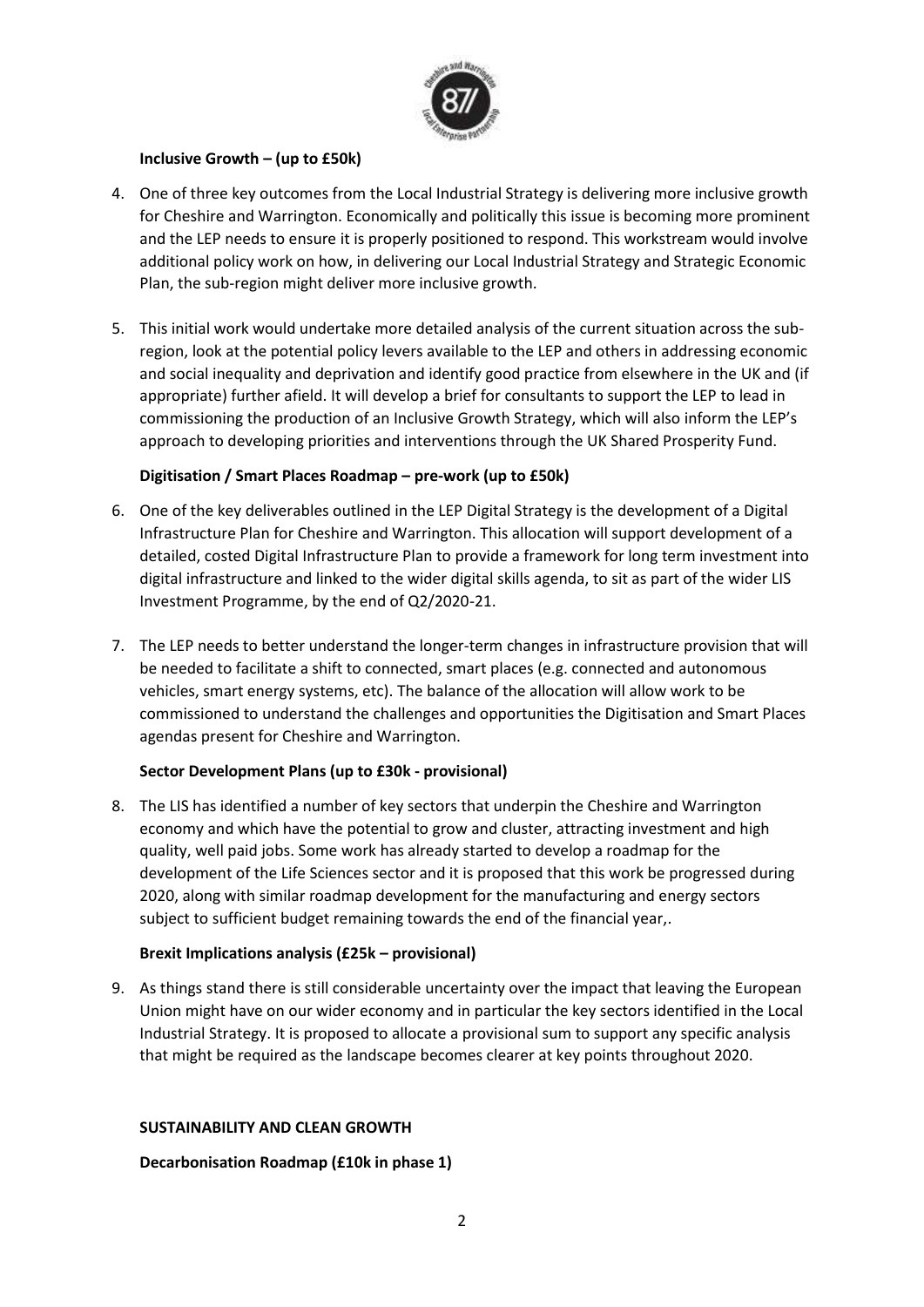

- 10. The LEP has committed up to £10k plus a limited amount of staff time to support the development of an initial bid to the Industrial Strategy Challenge Fund for funding to develop an Industrial Decarbonisation Roadmap focussed on the Mersey Basin area. The bid is lead by Peel Land and Property and supported by the five north west LEPs, North West Business Leadership Team, the Cheshire Energy Hub and the North West Local Energy Hub.
- 11. If successful, the initial phase of roadmap development, which is principally to scope and define work to be undertaken in a more intensive second phase, would start in January 2020 and be completed by late June 2020 in time for a bid for round 2 funding.

### **Sustainable Development (up to £50k)**

- 12. The LEP Board has discussed the need for a greater commitment to sustainability and indicated a strong desire to develop priorities around sustainable development during 2020-21. Clean Growth already features strongly in the Local Industrial Strategy, but the focus has primarily been on industrial emissions and industrial decarbonisation. This workstream would start to gather the evidence to inform a wider sub-regional conversation about the wider transition to a low / net-zero economy by no later than 2050, how this might impact on the SEP objective of doubling the size of the economy by 2040, and links to the inclusive growth outcome in the LIS. This covers areas including housing and transport which could have significant implications for infrastructure and power across the sub-region and wider hinterland.
- 13. Initial scoping activity will take place during Q4/2019-21 with a view to commissioning specific activity from consultants in Q1/2020-21.

## **TAKING FORWARD PLACE MAKING / QUALITY OF PLACE**

#### **Development of a Cultural Strategy for Cheshire and Warrington (up to £30k)**

- 14. The Quality of Place Strategy contains a commitment to *"…work with partners to develop proposals for creation of a programme to enhance our cultural and leisure offer, including sporting activities a promotion of active lifestyles, and examine potential sources of funding to deliver it".*
- 15. This recognises the importance that culture and heritage can play in attracting and retaining talent within places, and the reality that whilst Cheshire and Warrington has a broad offer it is not always presented in a coordinated and strategic way. As a result, the sub-region runs the risk of missing out on national funding opportunities and also limits the scope for a more joined up conversation with Government, specifically the DCMS 'family'.
- 16. Starting in Q4/2019-20 the LEP will commission Marketing Cheshire to lead on development of a strategic-level Cultural Strategy for the sub-region.

# **Natural Capital Audit / Natural Capital Plan (phase 1 up to £15k, phase 2 up to £20k with potential for partner contributions)**

17. The Quality of Place Strategy also acknowledged the need to undertake further work to understand the potential economic value of the natural environment and the increasing focus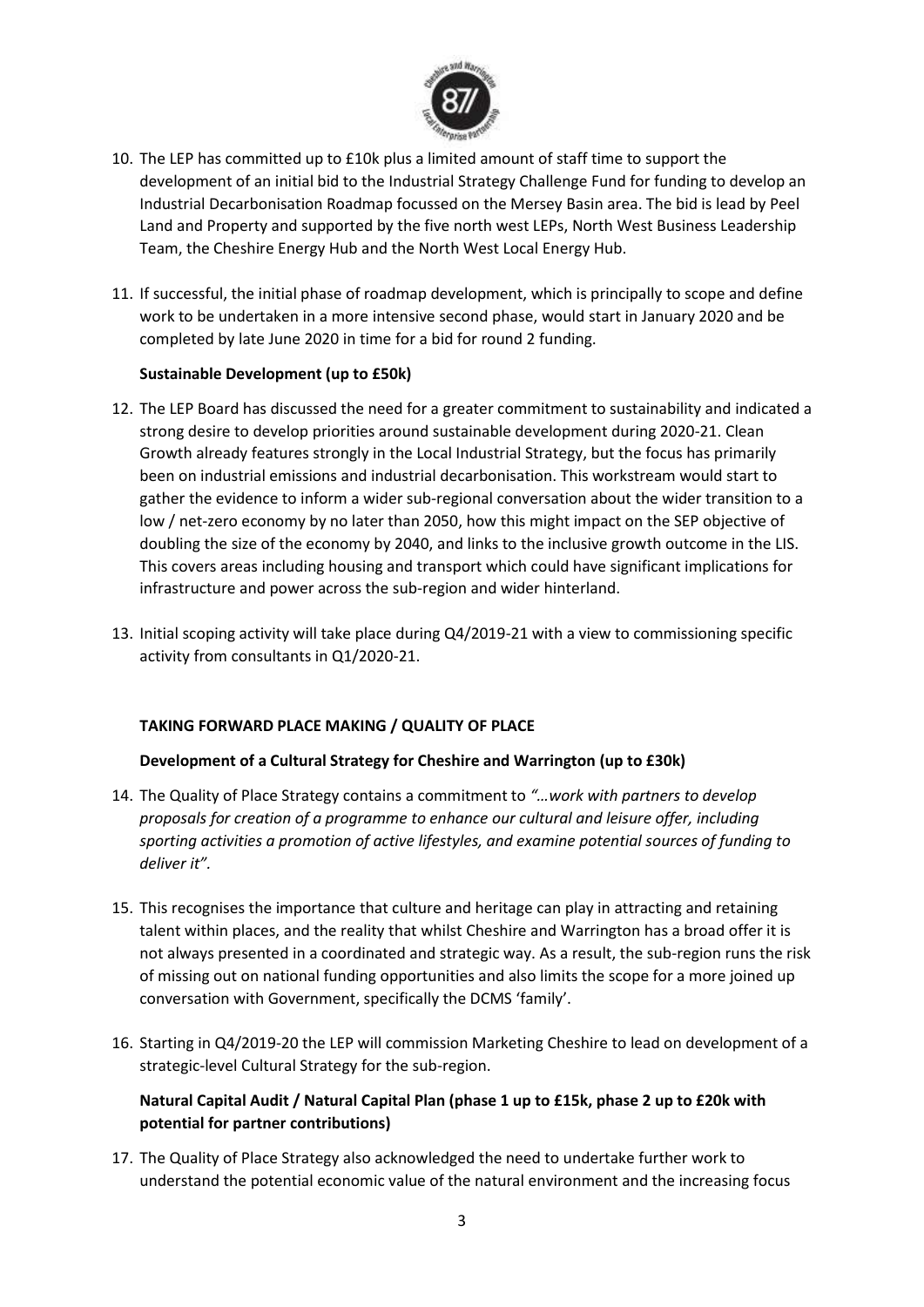

on the role of blue and green infrastructure in mitigating and adapting to climate change. There is also a need to prepare for a post-EU Funding regime which is likely to have a focus on maximising the value of 'public good' achieved through investment in agriculture, farming and forestry and the wider principle of "net gain" in sustainable development.

- 18. The starting point in this preparation is to understand the existing baseline in terms of the type of landscape and ecology present across the sub-region and its economic value (for example in terms of health and wellbeing). Much work on this has already been undertaken by both Cheshire East and The Mersey Forest, such that the initial audit would focus on filling current gaps in analysis in the south of Cheshire West and around Warrington.
- 19. In phase 1, the LEP will work with the Cheshire and Warrington Local Nature Partnership (which includes the three local authorities and other key public agencies), The Mersey Forest and key landowners to complete the baseline study for the sub-region, starting in January 2020.
- 20. Phase 2 will involve development of a Natural Capital Plan involving more detailed planning to identify potential priorities for public and private sector investment in blue and green infrastructure. For example, it may look to identify areas where investment in upstream river catchments might reduce the risks of downstream flooding, or where additional tree planting could be focussed to support carbon sequestration or improved shading in urban areas. This phase would be undertaken starting by the end of Q1/2020-21.